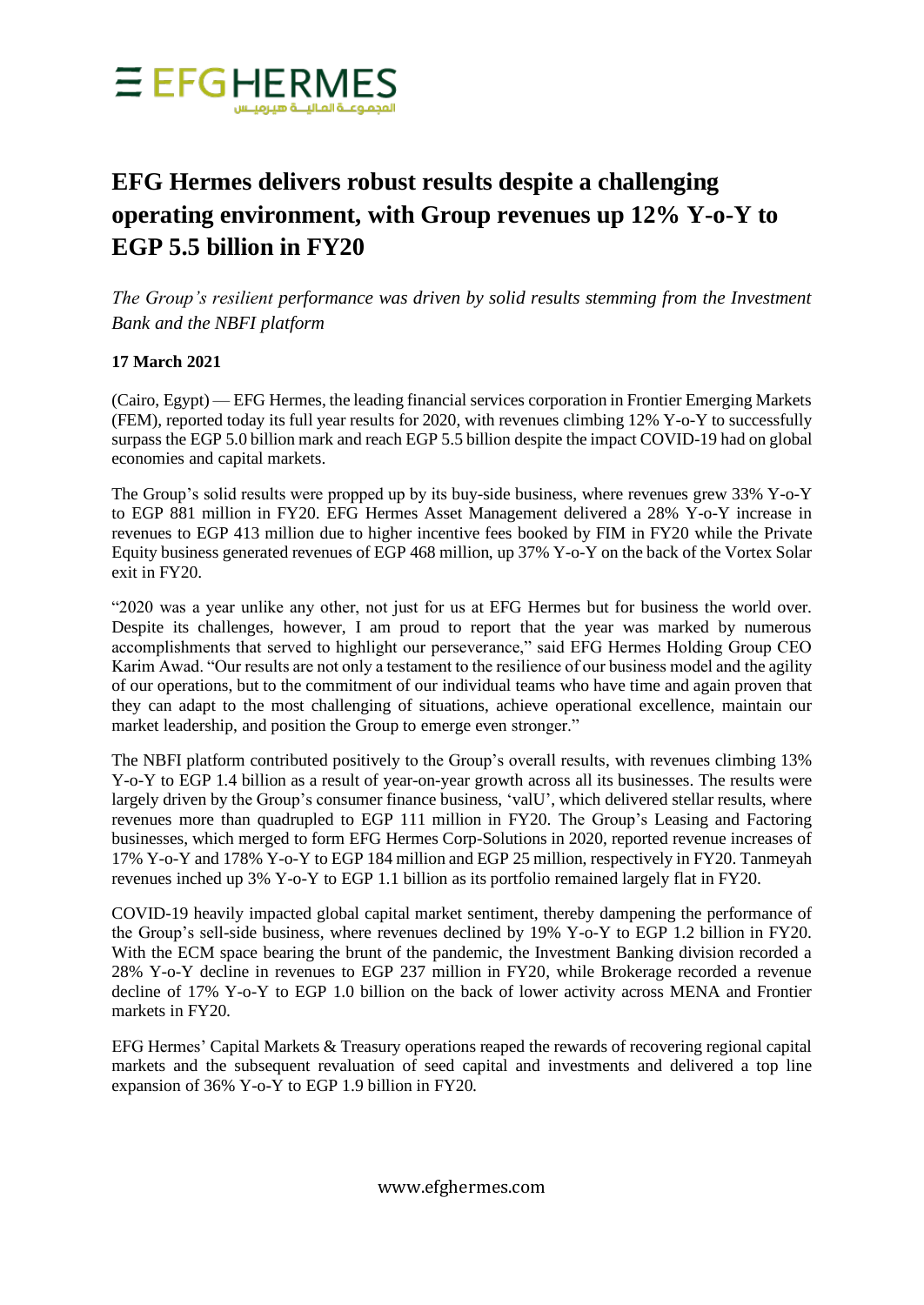

"With dampened equity capital market activity pressuring performance on our sell side business, we were still able to maintain our market positions across our brokerage operations, leading the ranks in Egypt, Kuwait, Dubai and Kenya. Meanwhile our Investment Banking division managed to secure a total of 24 transactions in 2020 worth an aggregate value of USD 1.7 billion – the highest number of transactions in a single year. We continued to leverage our expansive footprint and access to a comprehensive network of investors to grow our Asset Management operations, and our strategic exit from Vortex Solar significantly buoyed to our top line performance. At our NBFI platform, we reaped the rewards of the merger of our factoring and leasing operations under EFG Hermes Corp-Solutions and recorded double-digit growth across both lines of business," Awad added.

The Group's operating expenses recorded an increase of 17% Y-o-Y to EGP 3.6 billion on the back of an increase in employee expenses as EFG Hermes continued to expand its team, other operating expenses, as well as an increase in provisions and impairment charges over the course of the year. Despite the increases, expenses as a percentage of revenues came in well below the 50% level and stood at 42% in FY20.

The Group recorded a gross operating profit (before provisions) of EGP 2.2 billion, reflecting an increase of 16% Y-o-Y, as well as a 4% Y-o-Y increase to EGP 1.9 billion in net operating profits in FY20. The results stand as a testament to EFG Hermes' ability to deliver strong profitability despite unprecedented market conditions.

EFG Hermes' bottom-line recorded a decline of 5% Y-o-Y to EGP 1.3 billion on the back of higher tax charges over the course of the year, which included deferred taxes for unrealized gains on investments as well as the reversal of FY19 deferred tax gains at the holding level in FY20.

"It is clear to me this year more than any years previous that our product diversification strategy has and will continue to bear fruit. Looking ahead, we're optimistic about the Group's outlook, having already witnessed the positive impacts of recovering capital markets on our operations in the new year, which help us deliver on our commitment to maximizing value for all our stakeholders, be that in terms of returns, employee engagement, or community development," Awad concluded.

—Ends—

EFG Hermes' FY2020 financial results and management's commentary on them are now available [here.](https://www.efghermes.com/en/InvestorRelations/Pages/Earnings-Releases.aspx)

## **About EFG Hermes**

With a current footprint spanning thirteen countries across four continents, EFG Hermes started in Egypt and has grown over 35 years of success to become a leading financial services corporation with access to emerging and frontier markets. Drawing on our proven track record and a team of more than 5,500 talented employees, we provide a wide spectrum of financial services that include investment banking, asset management, securities brokerage, research, and private equity to the entire MENA region.

www.efghermes.com